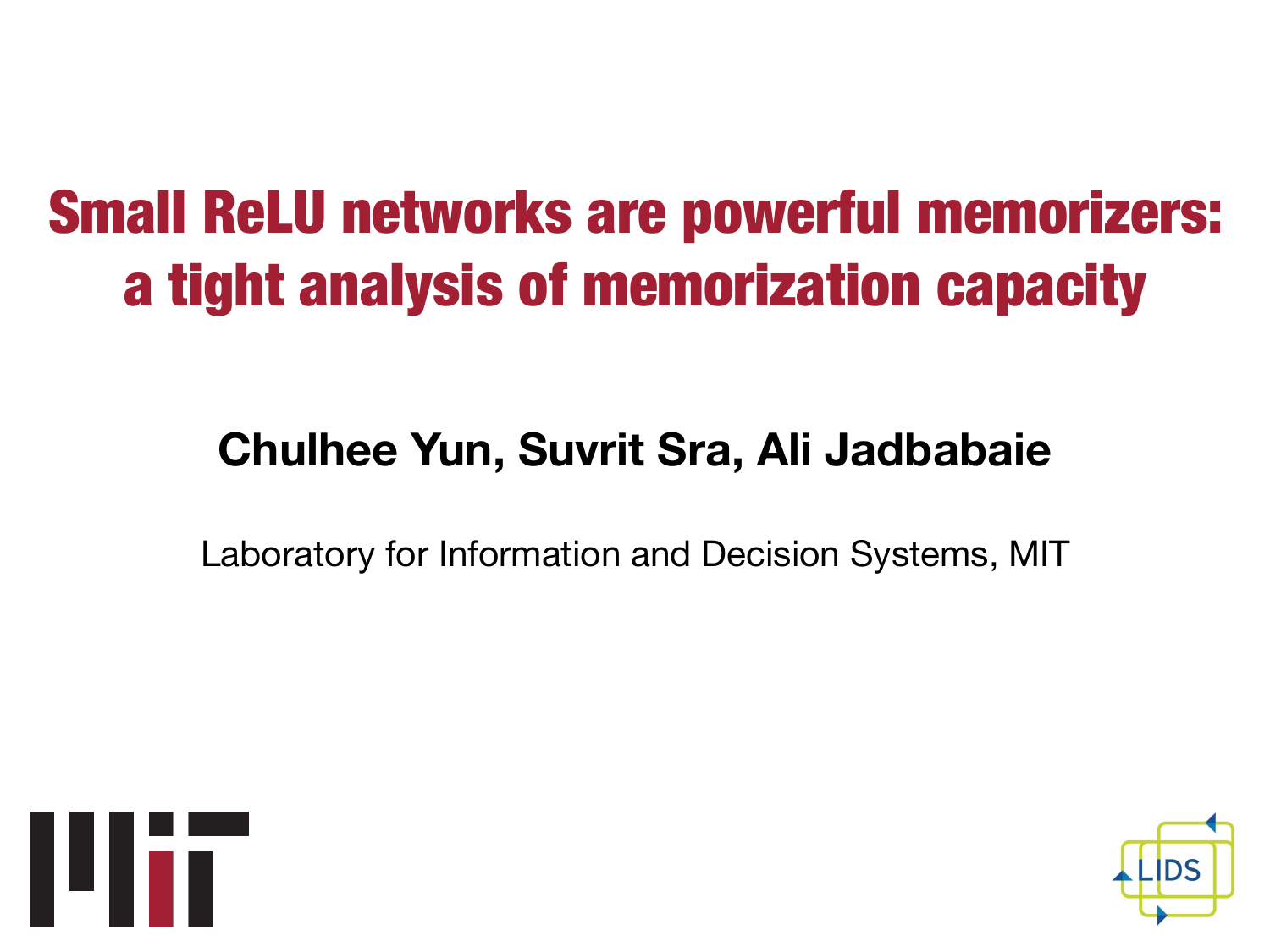Given a ReLU fully-connected network, **how many hidden nodes are required to memorize arbitrary** *N* **data points?**

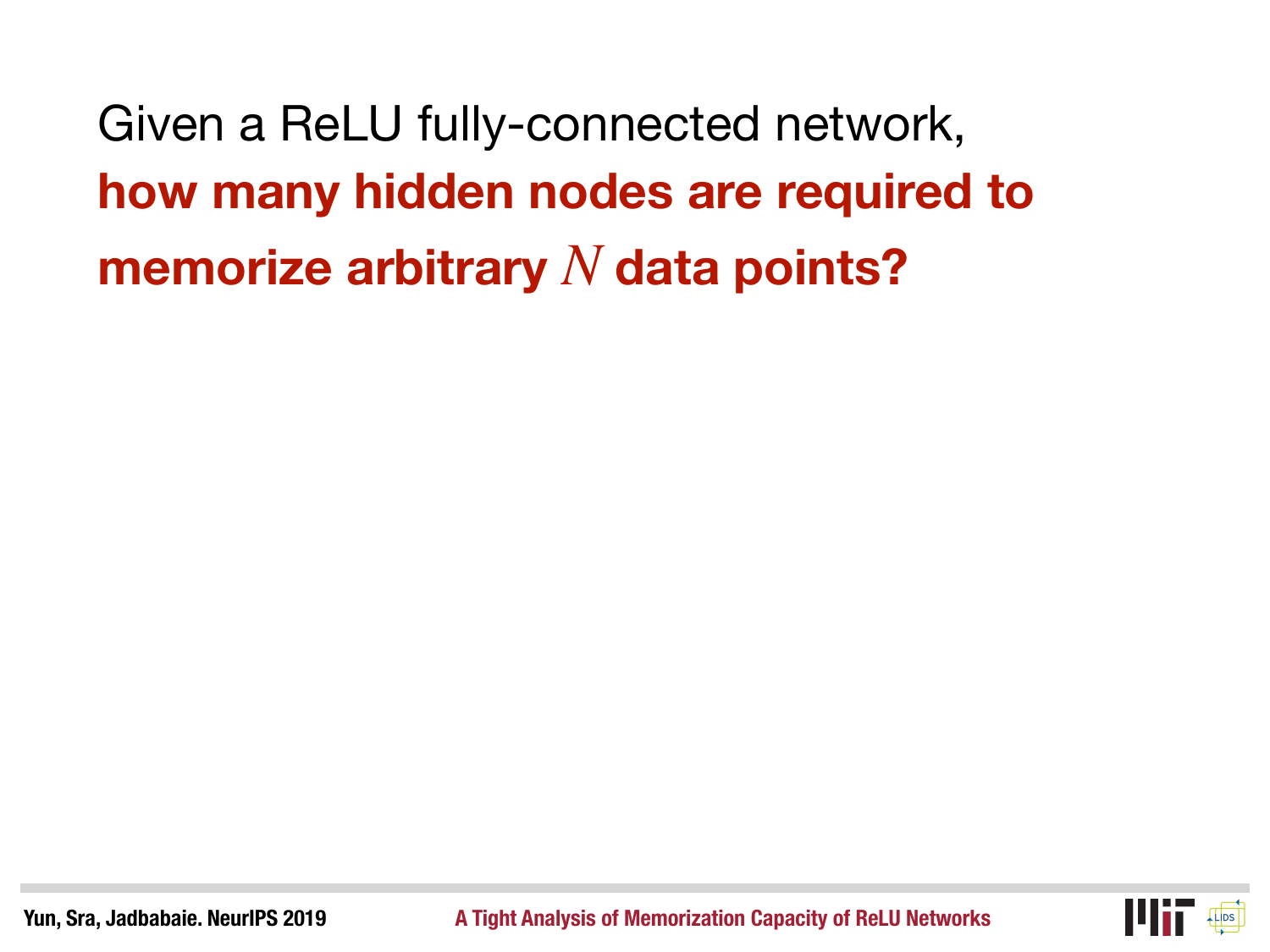## Given a ReLU fully-connected network, **how many hidden nodes are required to memorize arbitrary** *N* **data points?**



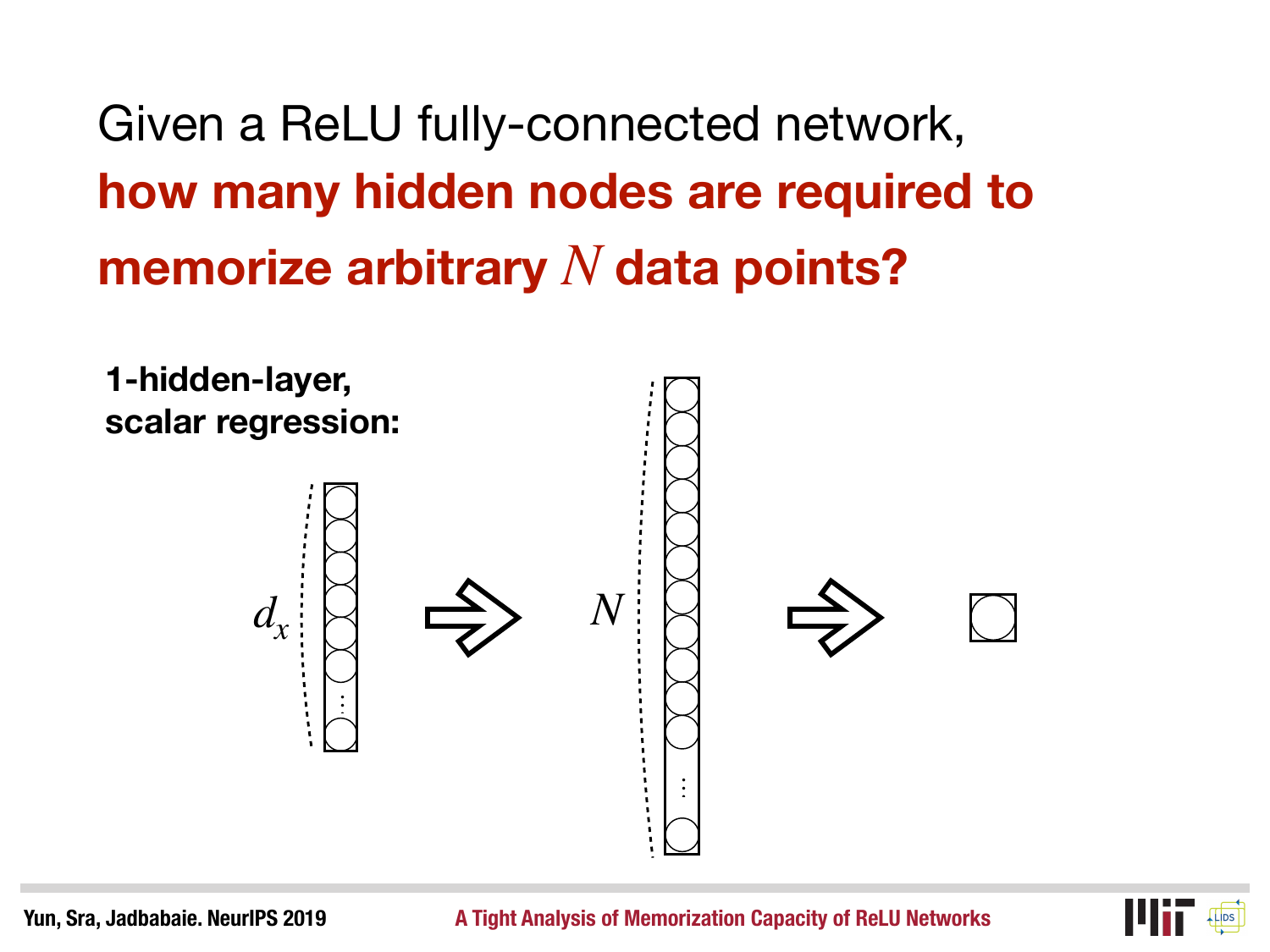We prove that for 2-hidden-layer networks,

 neurons are **sufficient**. If  $d_v = 1$ ,  $\Theta(\sqrt{N})$  neurons are also **necessary**.  $\Theta(\sqrt{Nd_y})$  $d_{\rm y} = 1$ ,  $\Theta(\sqrt{N})$ 

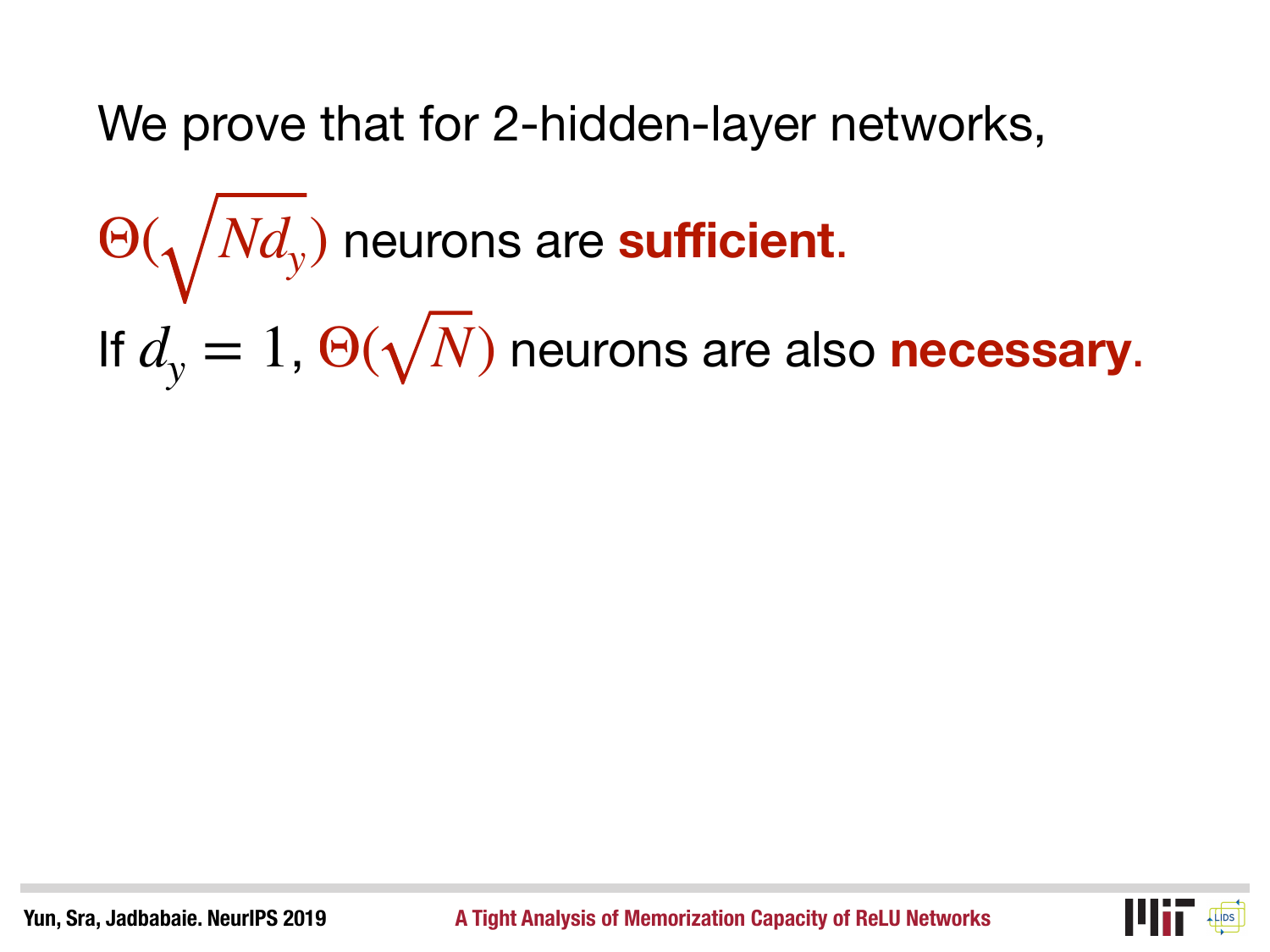We prove that for 2-hidden-layer networks,

 neurons are **sufficient**. If  $d_v = 1$ ,  $\Theta(\sqrt{N})$  neurons are also **necessary**.  $\Theta(\sqrt{Nd_y})$  $d_{\rm y} = 1$ ,  $\Theta(\sqrt{N})$ 



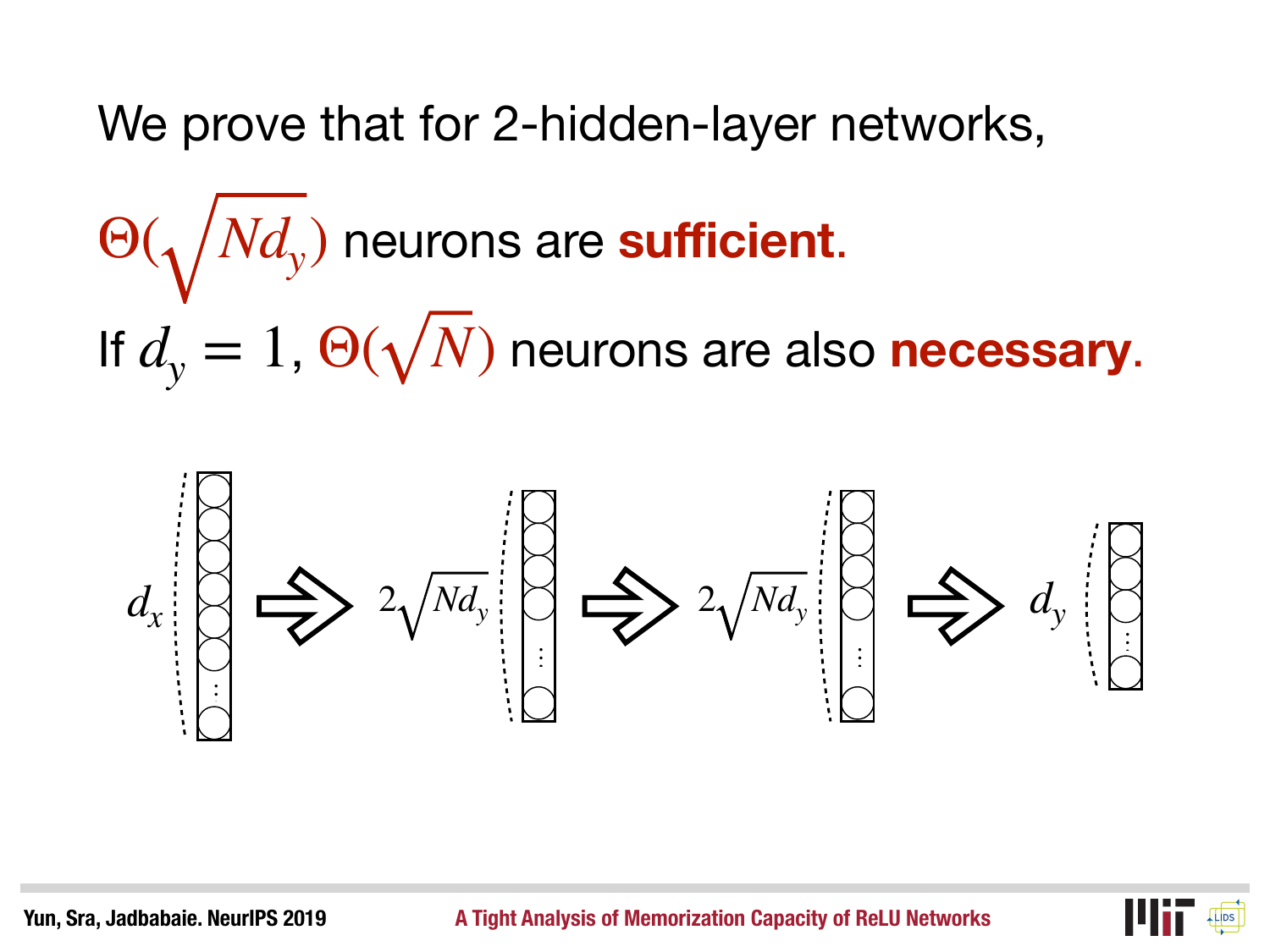We prove that for 2-hidden-layer networks,

 neurons are **sufficient**. If  $d_v = 1$ ,  $\Theta(\sqrt{N})$  neurons are also **necessary**.  $\Theta(\sqrt{Nd_y})$  $d_{\rm y} = 1$ ,  $\Theta(\sqrt{N})$ 



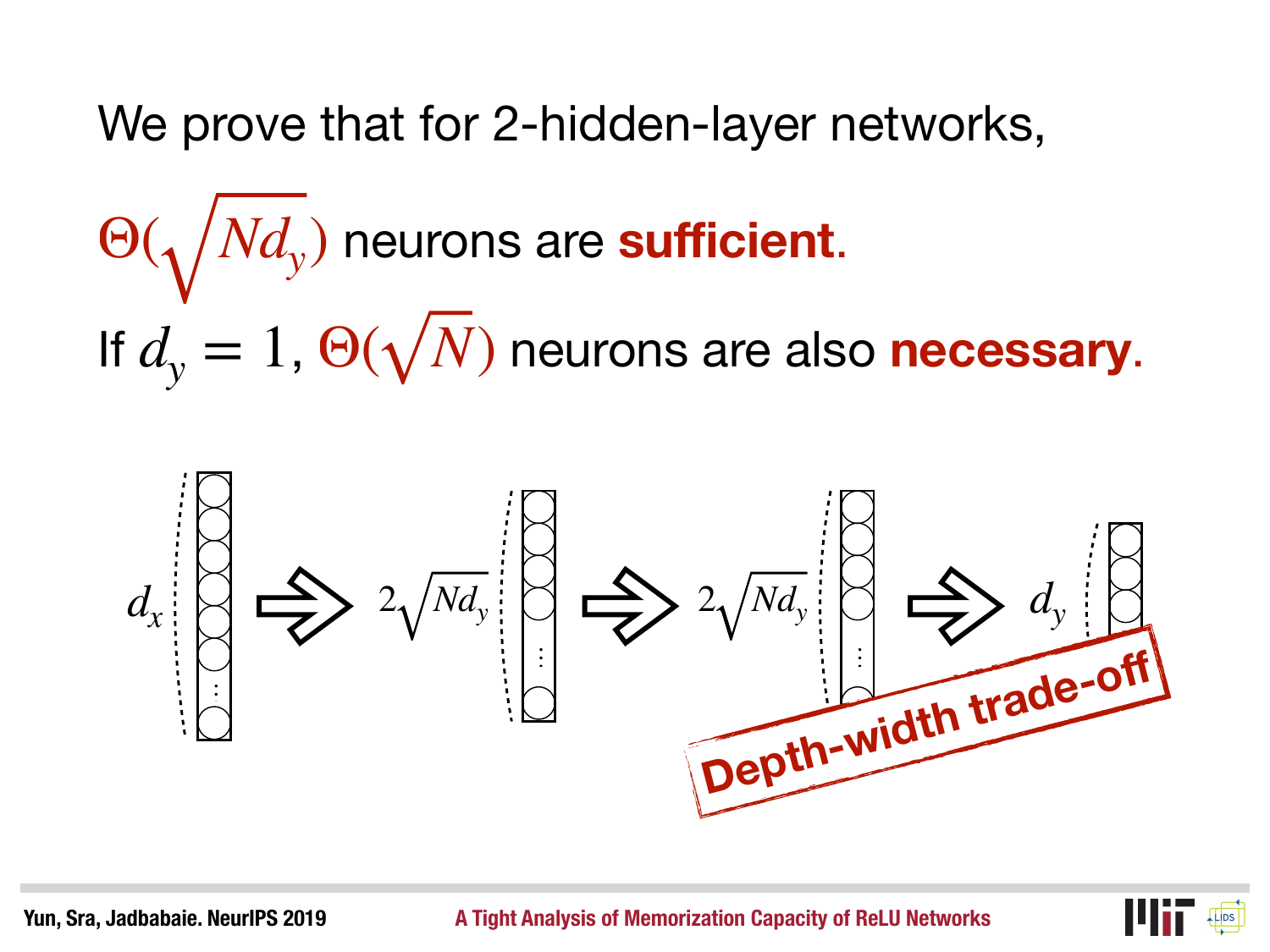

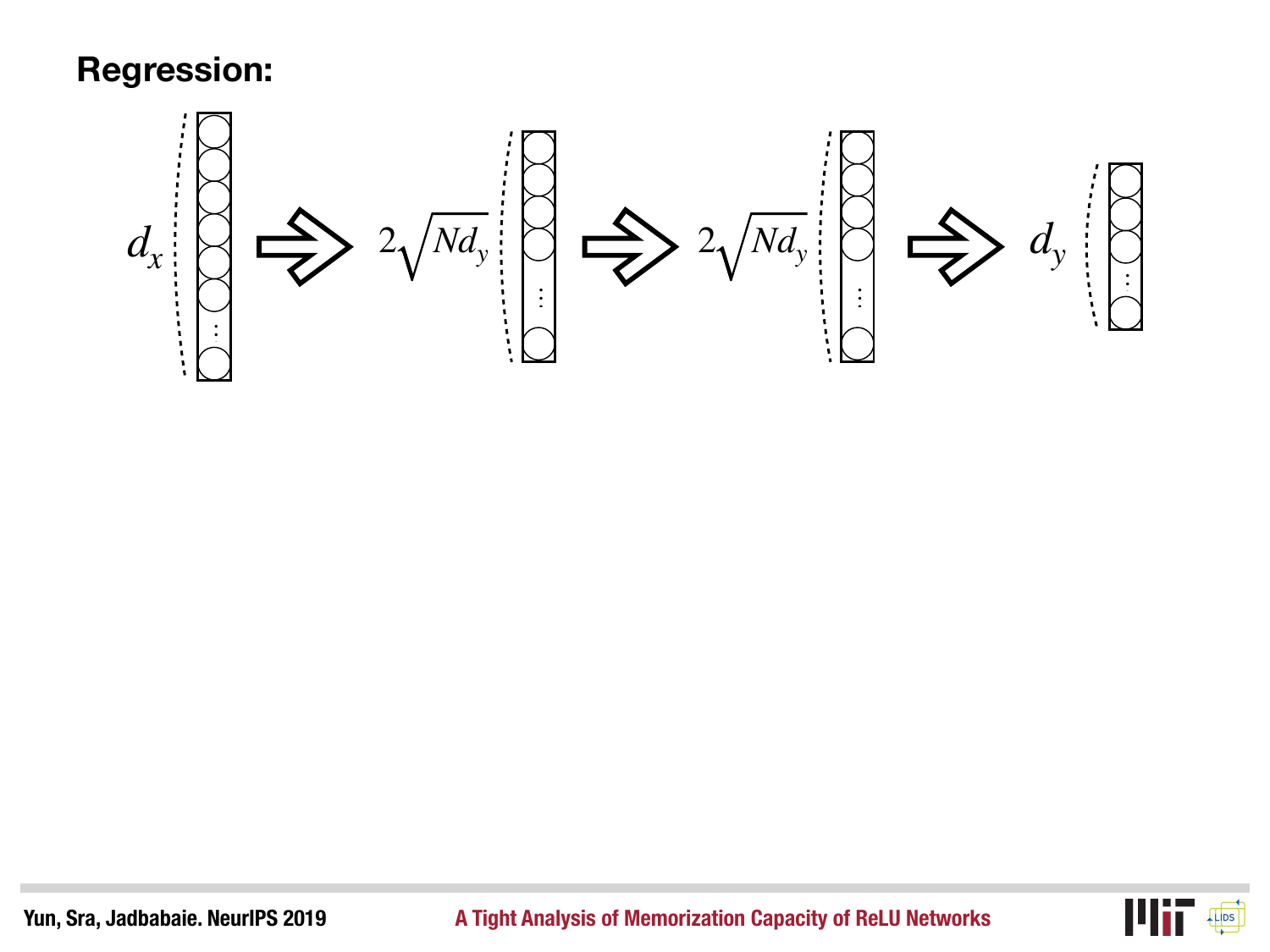

#### **Classification:**



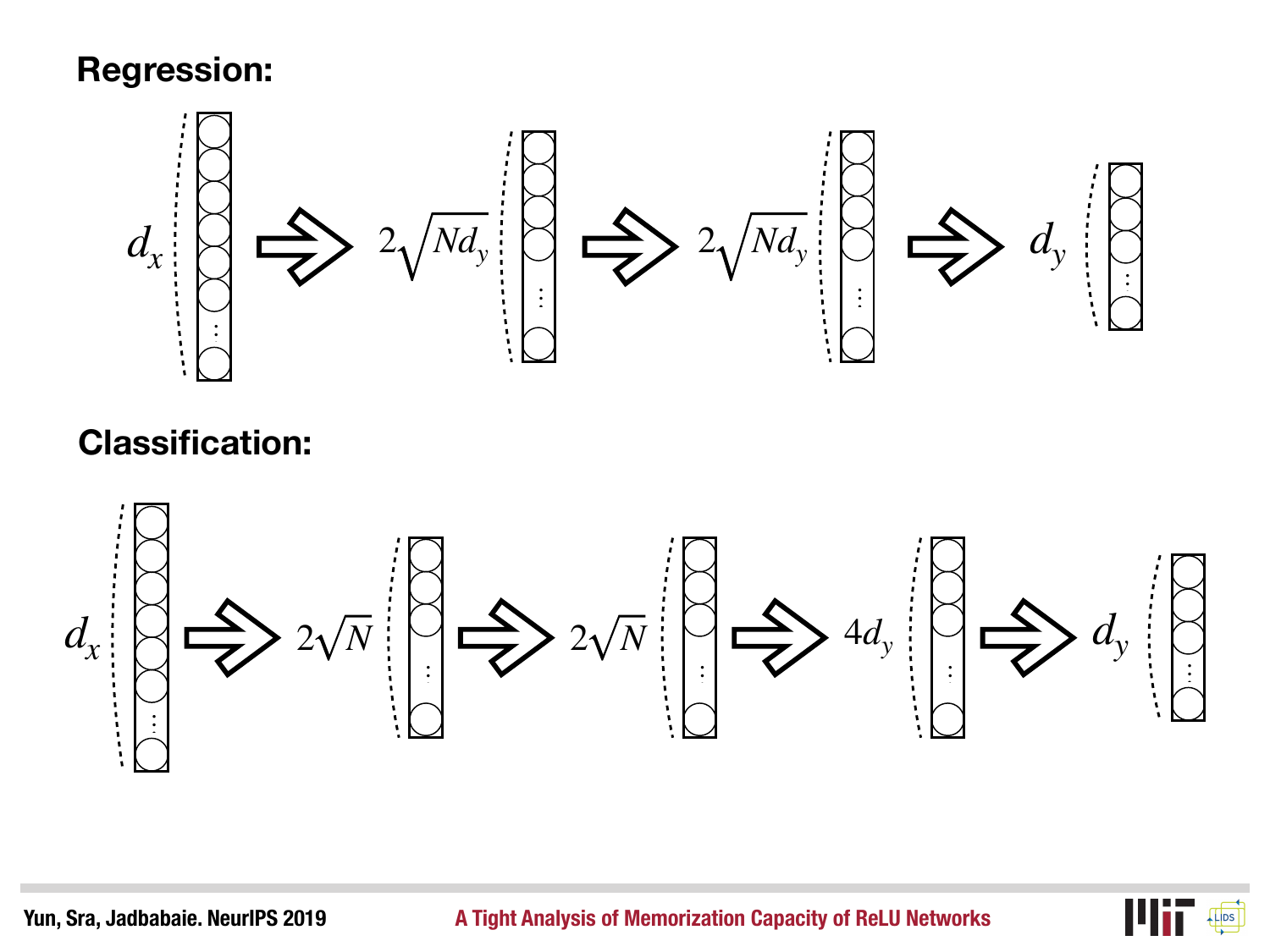

#### **Classification:**



<code>ImageNet</code> ( $N =$  1M,  $d_{\mathrm{y}} =$  1k) memorized with 2k-2k-4k

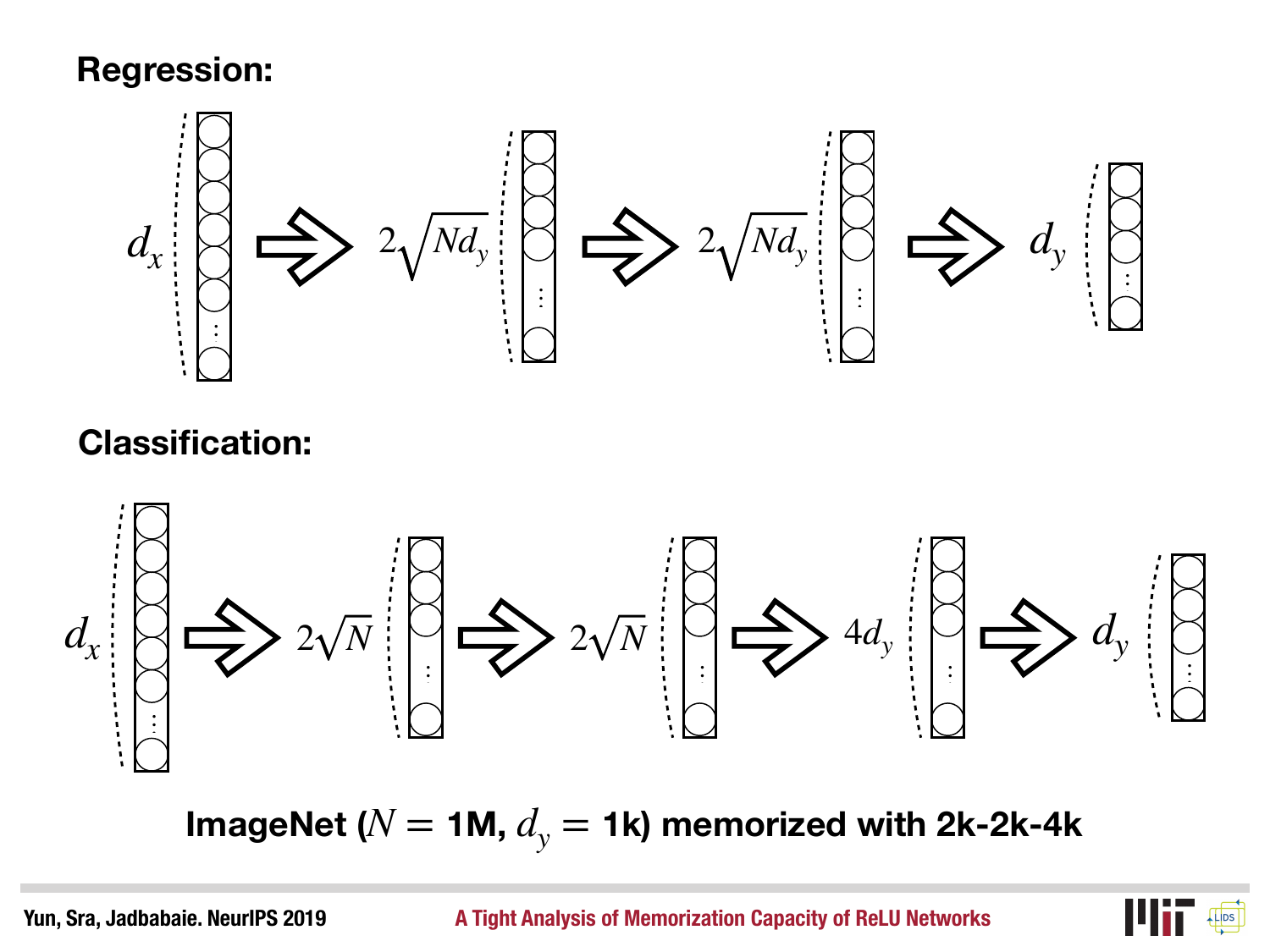

#### **Classification:**



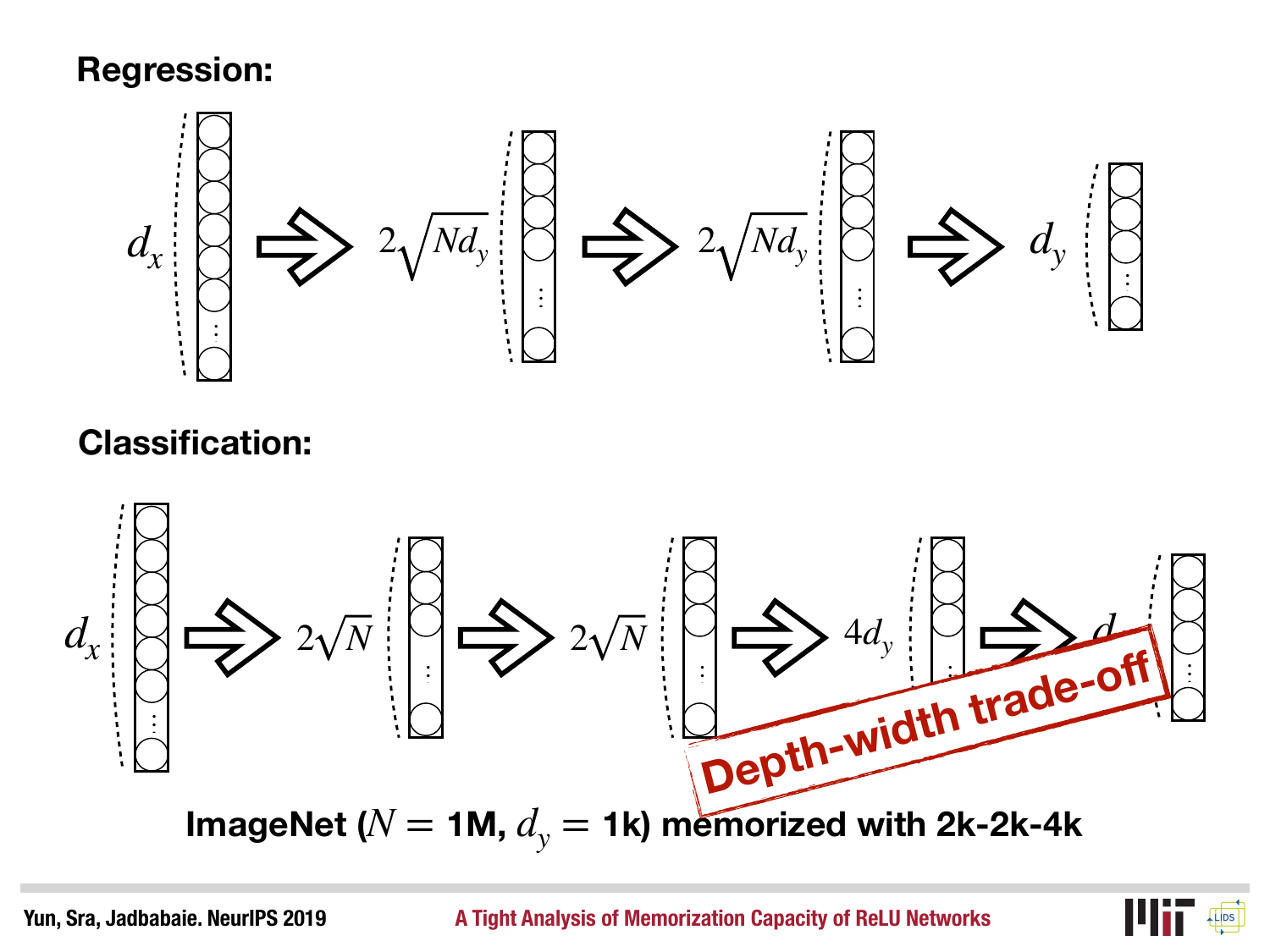#### **2 hidden layers:**



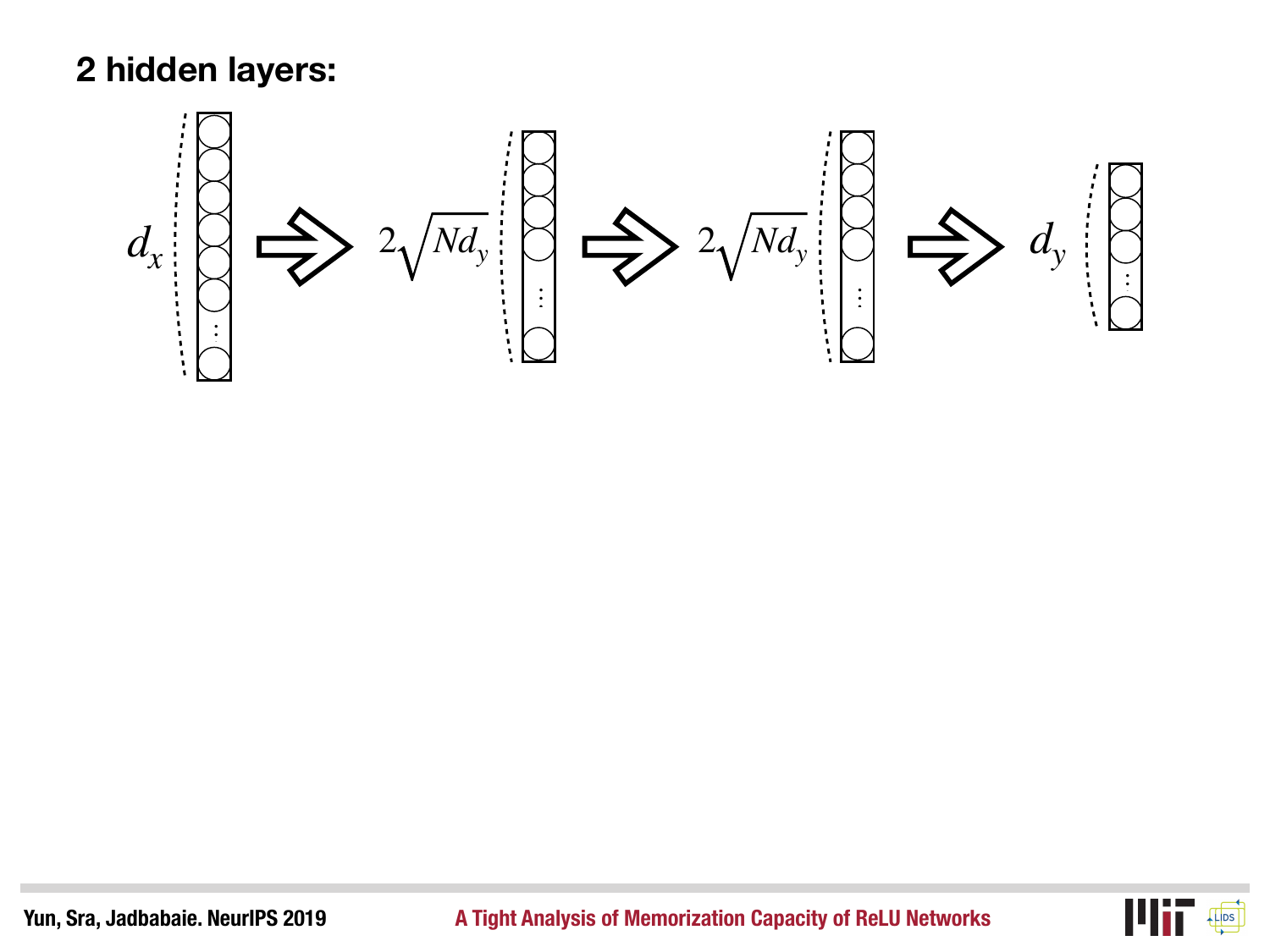#### **2 hidden layers:**



#### *L* **hidden layers:**



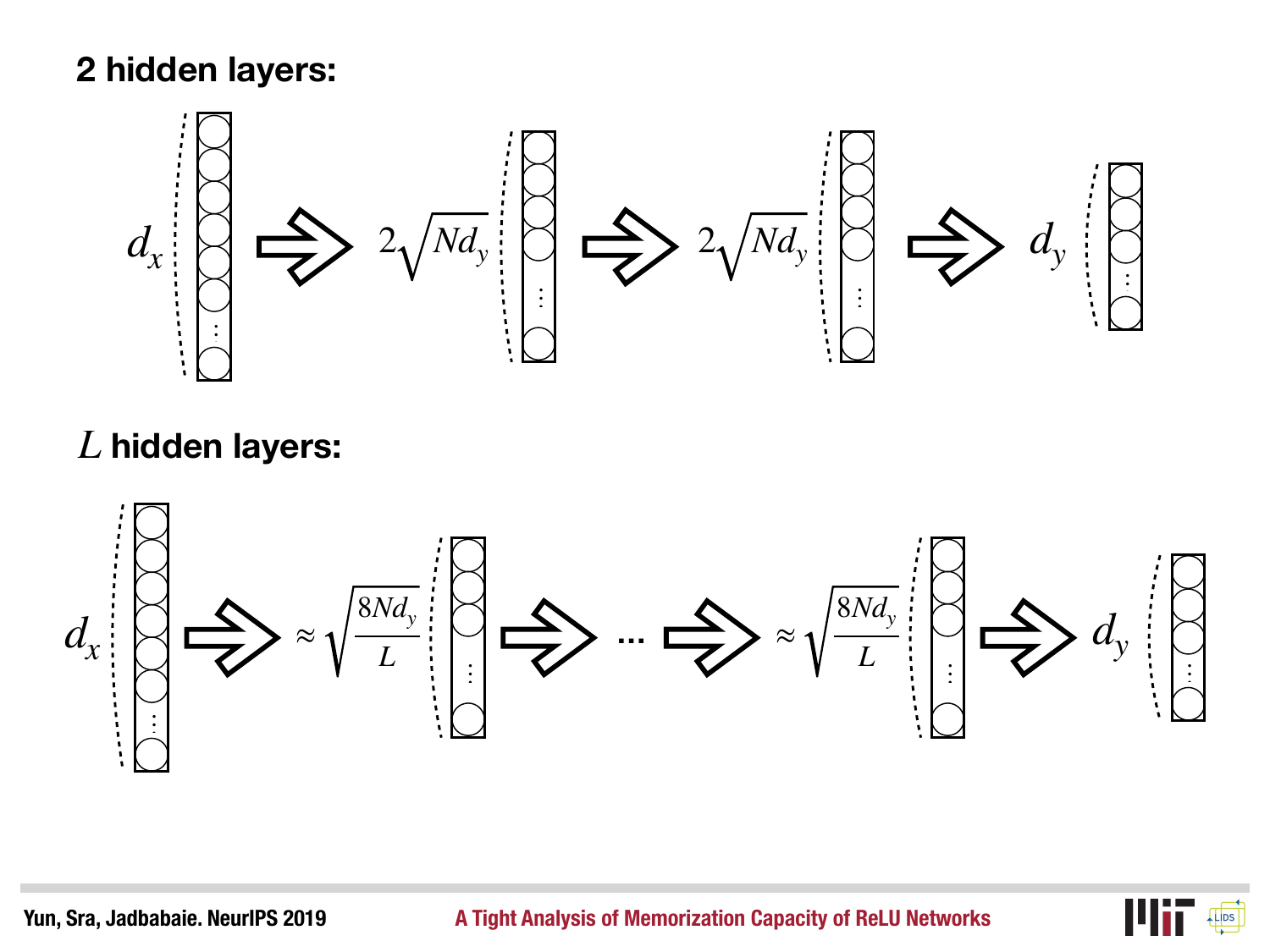#### **2 hidden layers:**



#### *L* **hidden layers:**



**A Network with** *W* **params can memorize if**  $W = \Omega(N)$ 

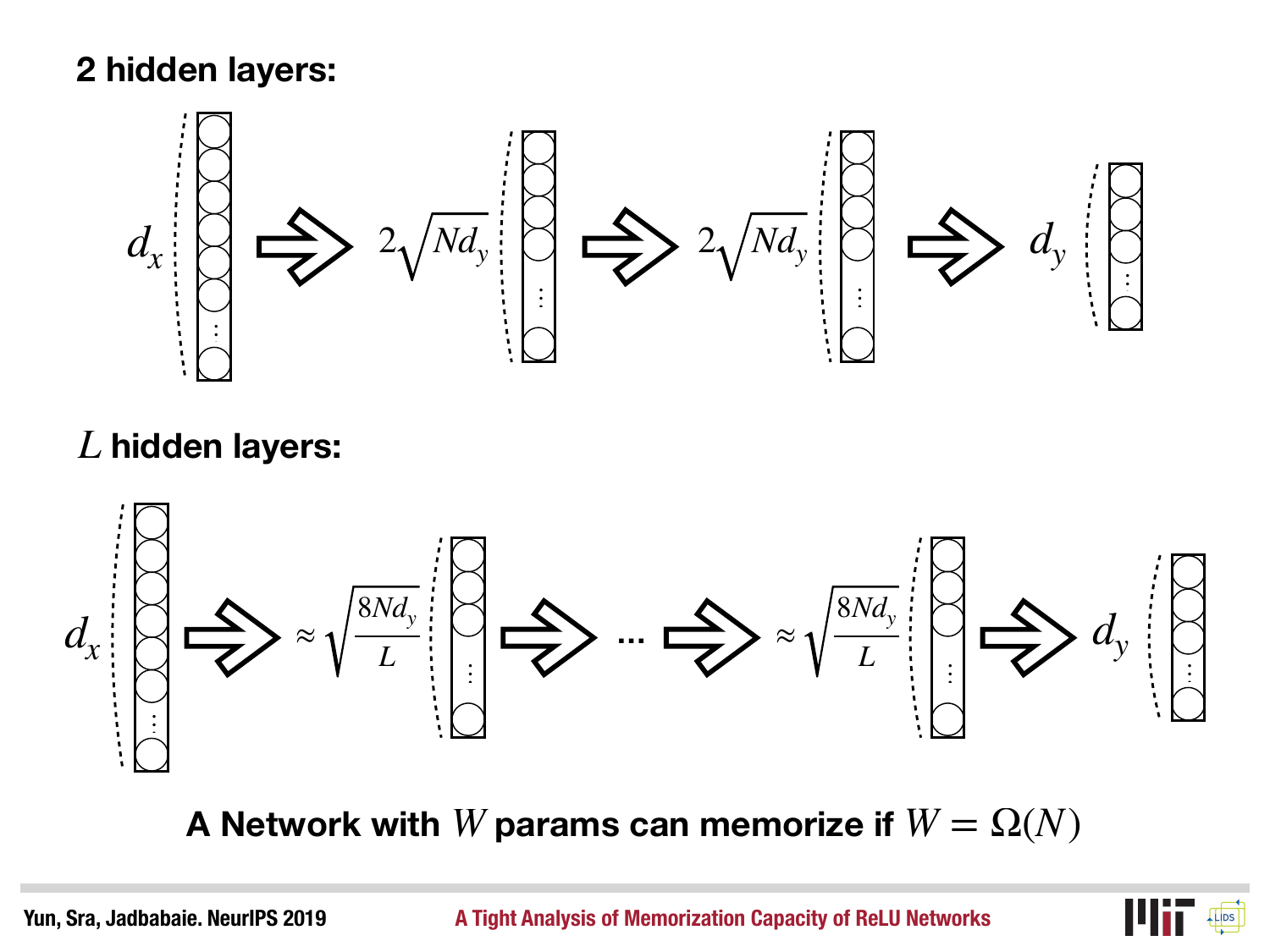$C = \max\{N \mid \text{the network can memorize arbitrary } N \text{ data points with } d_{\text{y}} = 1\}$ 

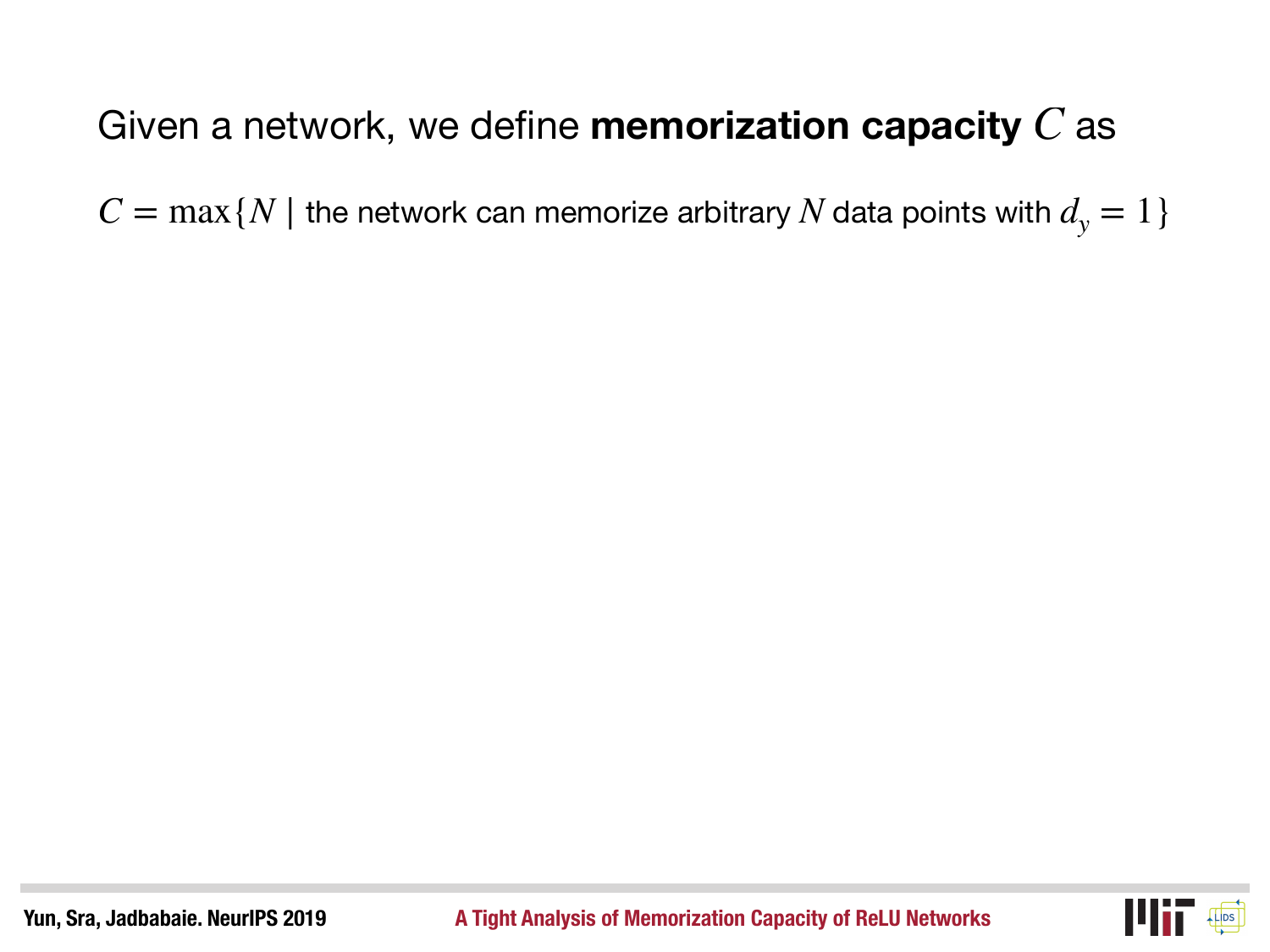$C = \max\{N \mid \text{the network can memorize arbitrary } N \text{ data points with } d_{\text{y}} = 1\}$ 

 $\Theta(\sqrt{N})$  neurons necessary and sufficient for 2-hidden-layer

 $\implies C = \Theta(W)$ 

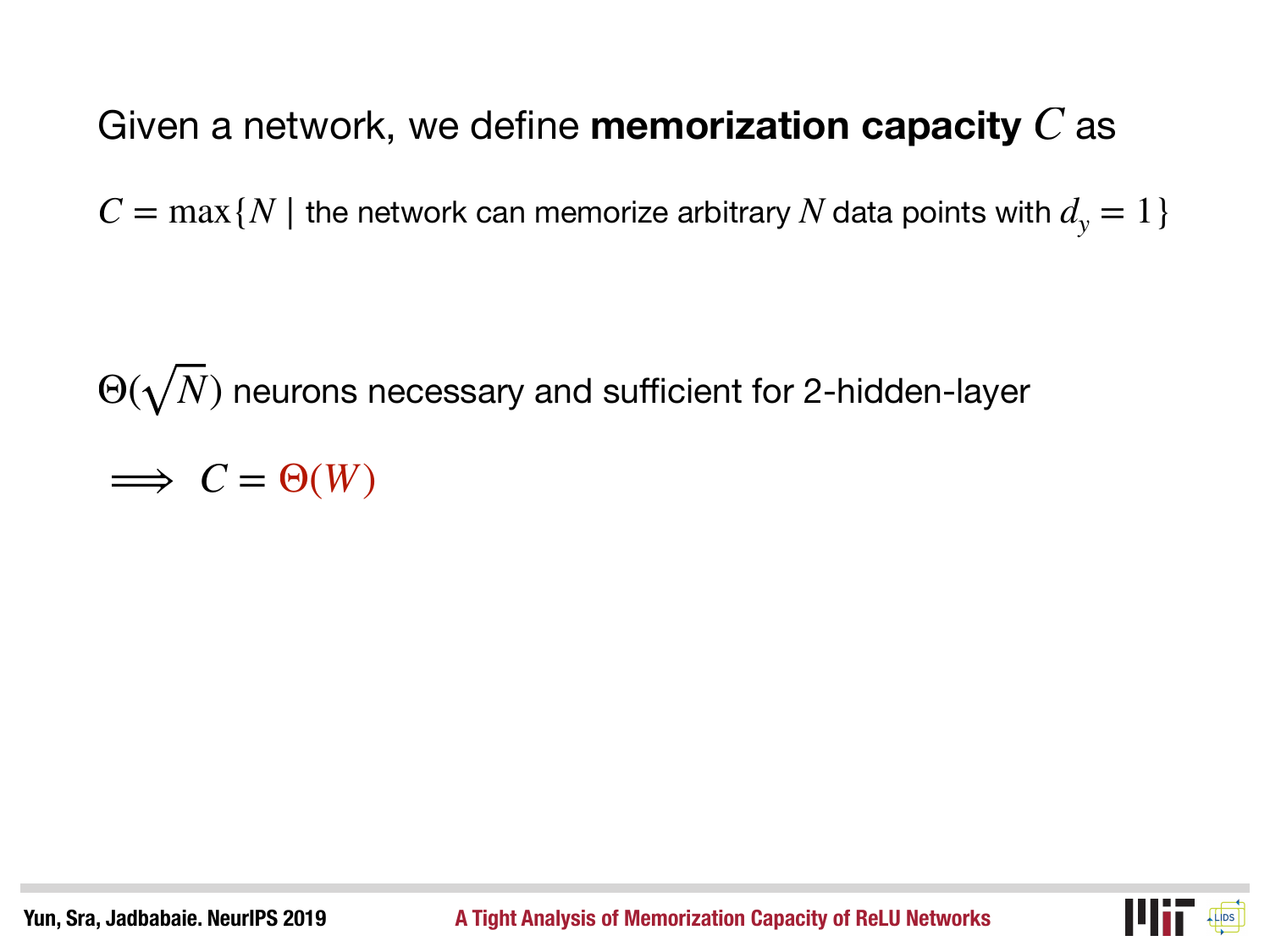$C = \max\{N \mid \text{the network can memorize arbitrary } N \text{ data points with } d_{\text{y}} = 1\}$ 

 $\Theta(\sqrt{N})$  neurons necessary and sufficient for 2-hidden-layer

 $\implies C = \Theta(W)$ 





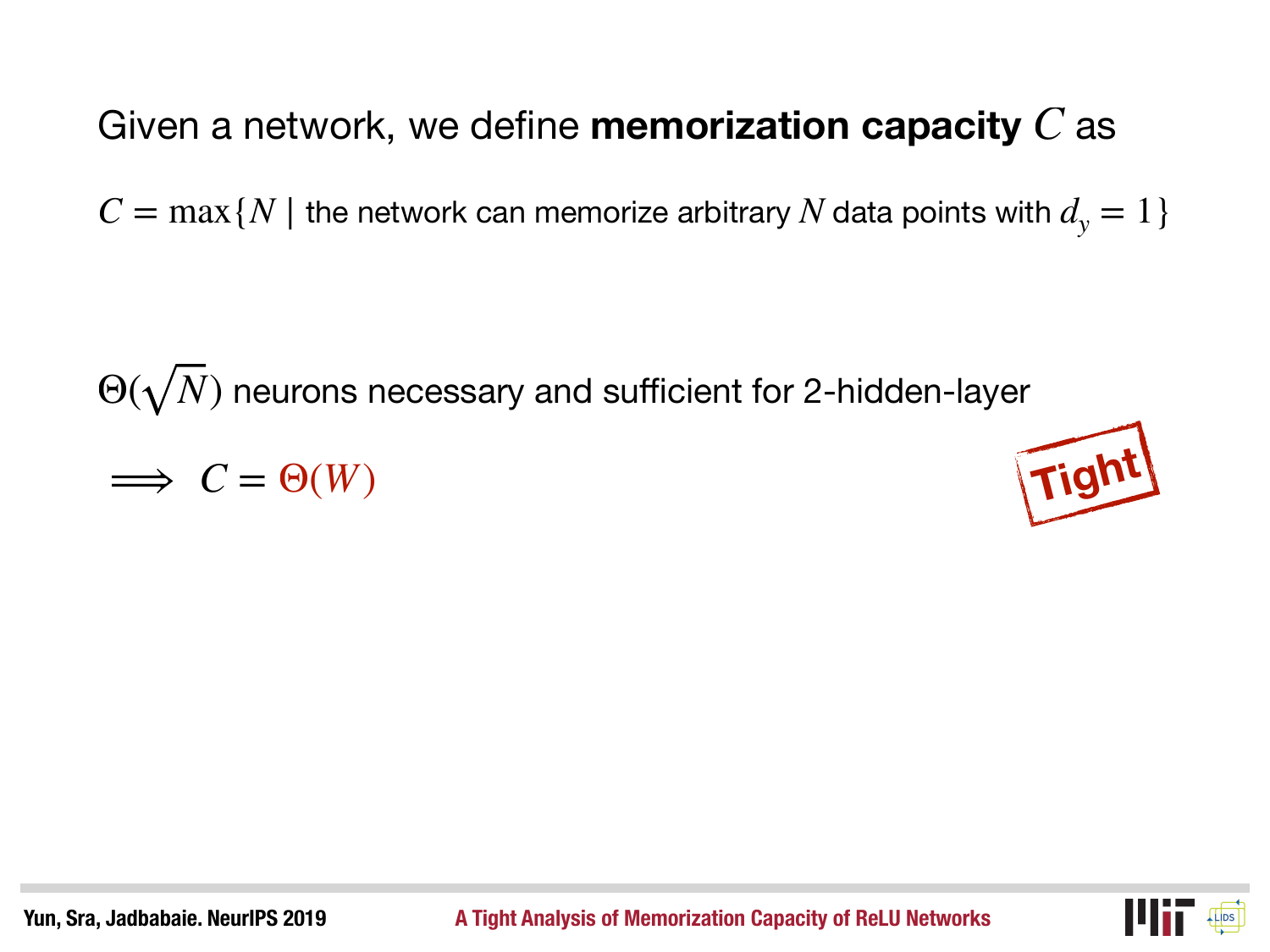$C = \max\{N \mid \text{the network can memorize arbitrary } N \text{ data points with } d_{\text{y}} = 1\}$ 

 $\Theta(\sqrt{N})$  neurons necessary and sufficient for 2-hidden-layer  $\implies C = \Theta(W)$ 



 $W = \Omega(N)$  sufficient for *L*-hidden-layer

 $\implies C = \Omega(W)$ 

$$
C \leq \text{VCdim} = O(WL \log W)
$$

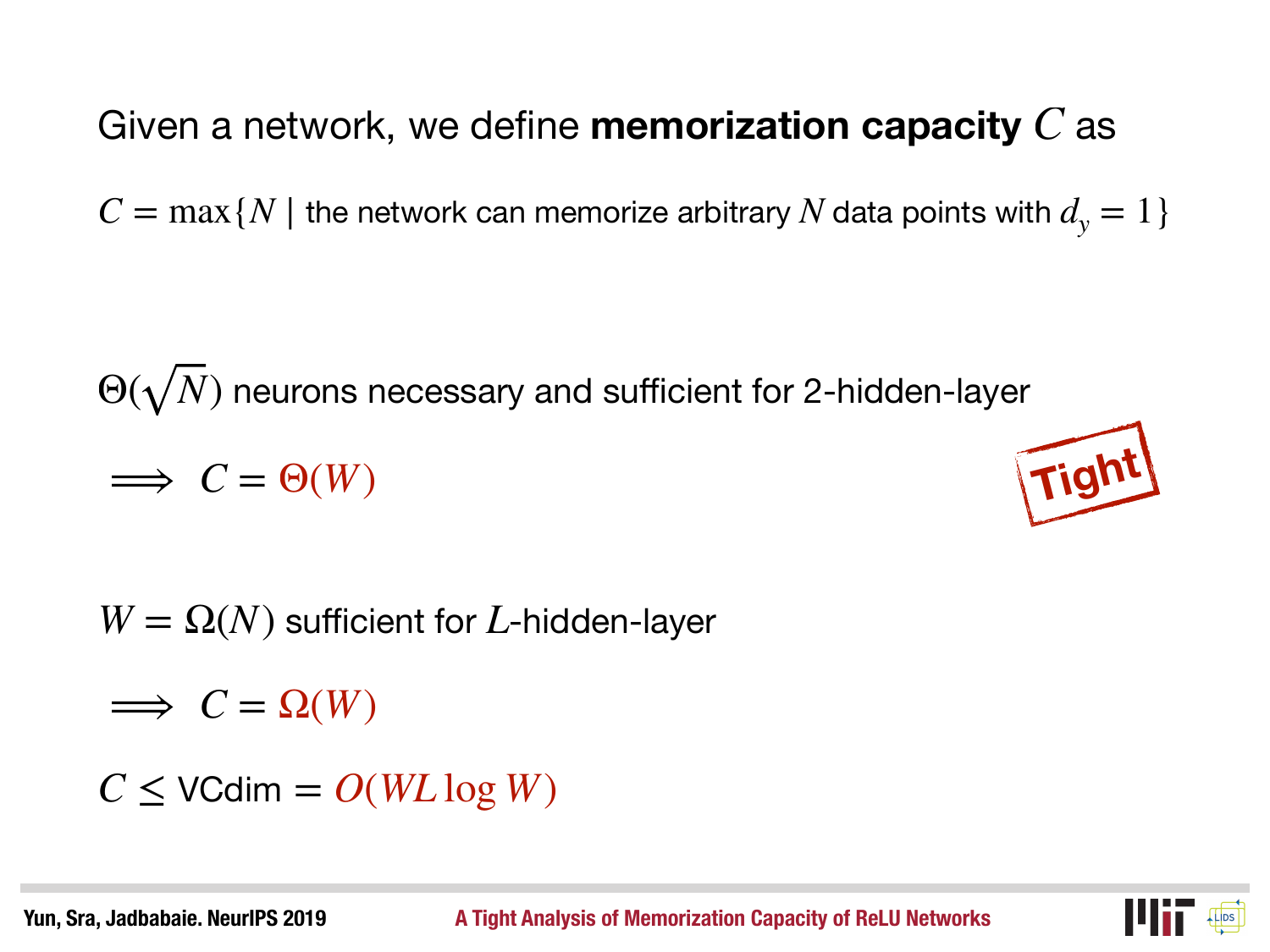$C = \max\{N \mid \text{the network can memorize arbitrary } N \text{ data points with } d_{\text{y}} = 1\}$ 

 $\Theta(\sqrt{N})$  neurons necessary and sufficient for 2-hidden-layer  $\implies C = \Theta(W)$ 

 $W = \Omega(N)$  sufficient for *L*-hidden-layer

 $\implies C = \Omega(W)$ 

 $C \leq V$ Cdim =  $O(WL \log W)$